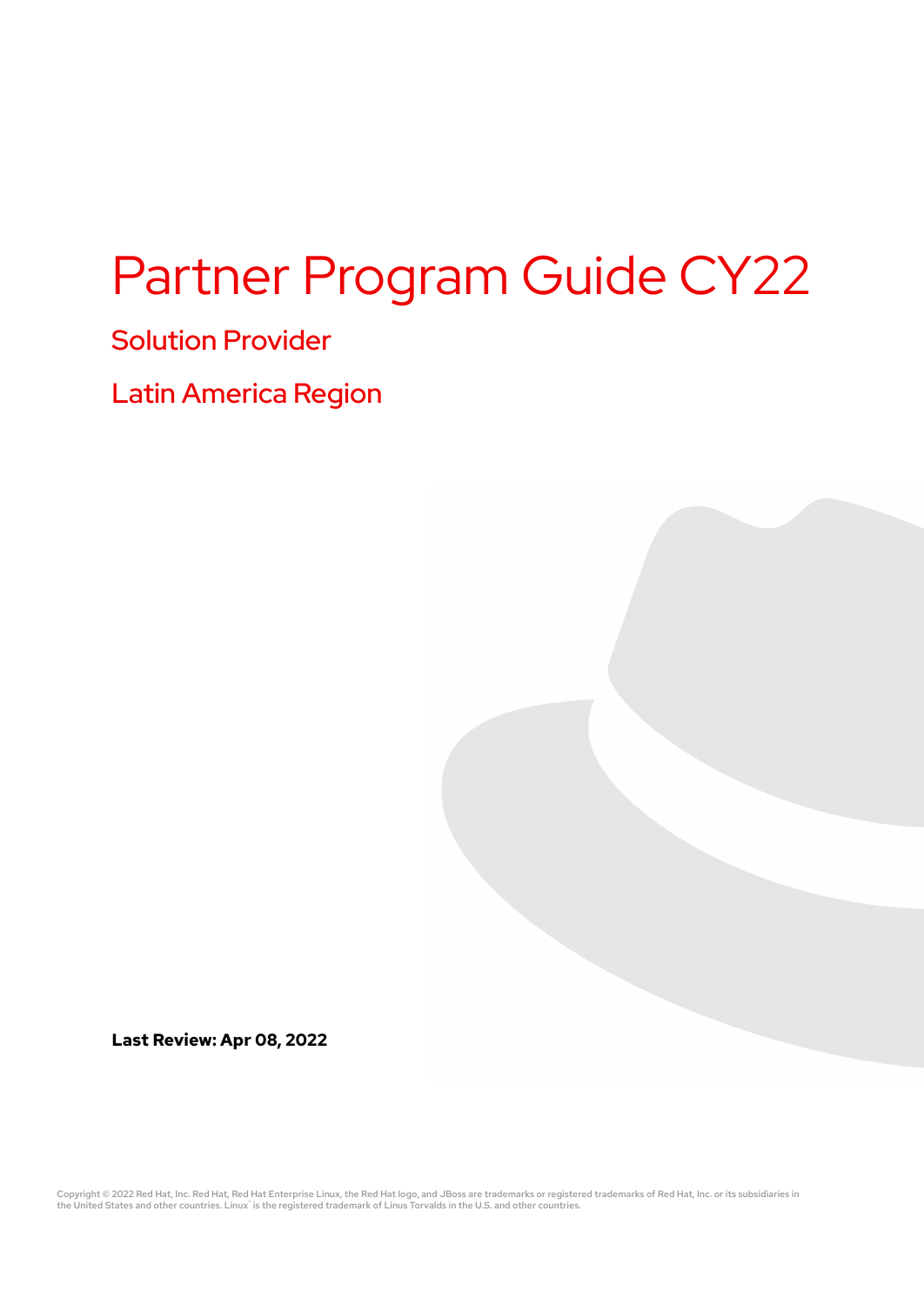

# **SUMMARY**

| <b>INTRODUCTION</b>                 | 3              |
|-------------------------------------|----------------|
| <b>DISCLAIMER</b>                   | 3              |
| PARTNER PROGRAM OVERVIEW            | 4              |
| <b>Application Process</b>          | 4              |
| Membership Renewal                  | $\overline{A}$ |
| PARTNER PROGRAM STRUCTURE           | 4              |
| <b>Business Partnership</b>         | 4              |
| Membership Levels                   | 5              |
| PARTNER PROGRAM BENEFITS            | 6              |
| <b>Economic Benefits</b>            | 7              |
| Relationship Benefits               | 7              |
| <b>Sales Benefits</b>               | 7              |
| <b>Marketing Benefits</b>           | 8              |
| <b>Technical Benefits</b>           | 8              |
| <b>ACCREDITATION</b>                | 9              |
| Role-Based Accreditation            | 9              |
| PROGRAM REQUIREMENTS                | 10             |
| <b>General Requirements</b>         | 10             |
| Quota Requirements                  | 10             |
| RED HAT PARTNER HELP DESK           | 12             |
| APPENDIX 1: BENEFIT DESCRIPTIONS    | 13             |
| <b>Economic Benefits</b>            | 13             |
| Relationship Benefits               | 14             |
| Sales Benefits                      | 14             |
| Marketing Benefits                  | 15             |
| <b>Technical Benefits</b>           | 17             |
| APPENDIX 2: REQUIREMENT DEFINITIONS | 19             |
| <b>General Requirements</b>         | 19             |
| Quota Requirements                  | 20             |
| <b>Training Requirements</b>        | 21             |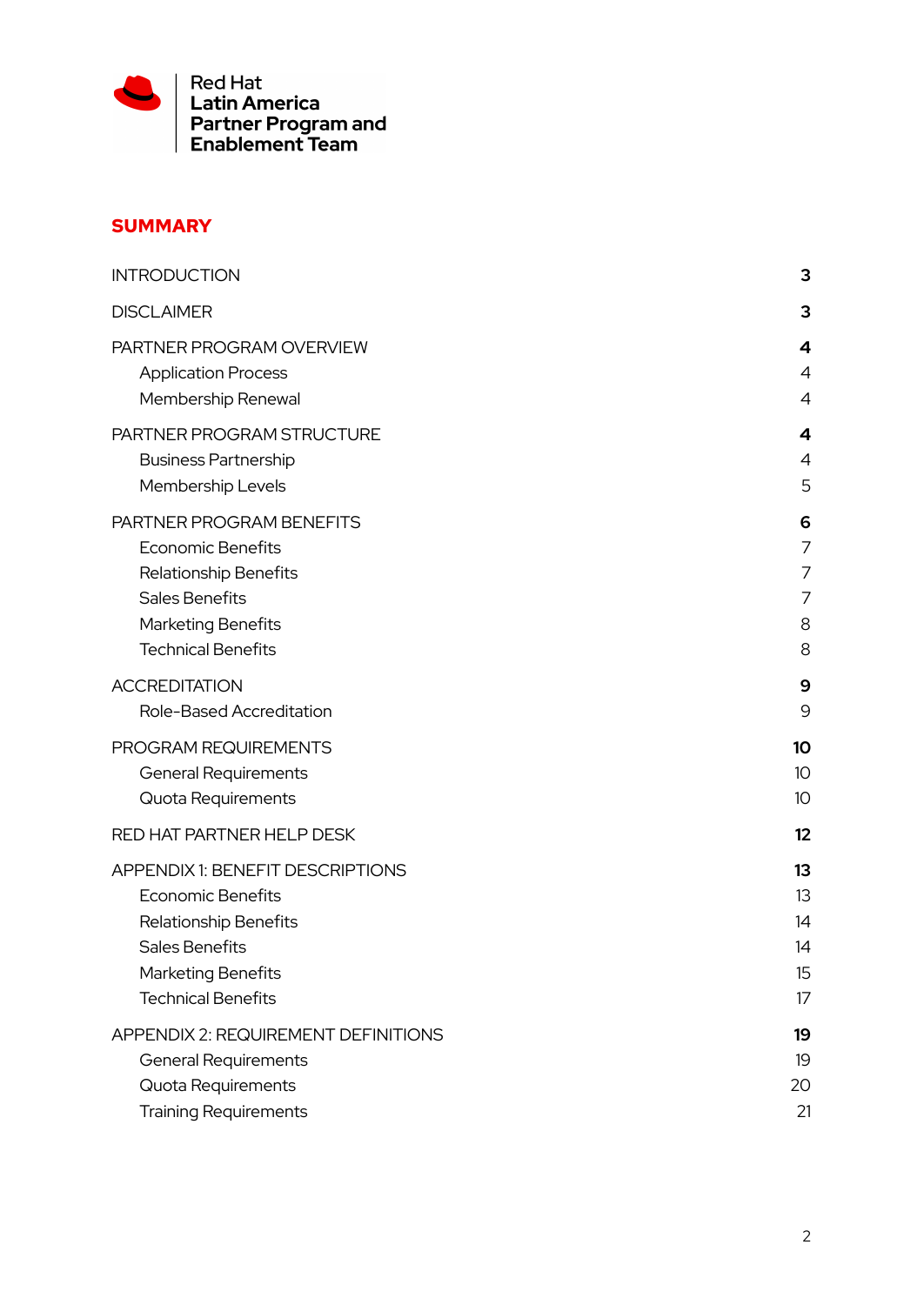

## <span id="page-2-0"></span>**INTRODUCTION**

Welcome to the Red Hat Partner Program. As market demand for enterprise open source solutions continues to increase, Red Hat looks forward to partnering with you to provide superior solutions to your customers. Whether your focus is on datacenter infrastructure, cloud, big data, or middleware, you will find opportunities to sell Red Hat technologies as you build successful practices.

The Red Hat Partner Program is the foundation for the relationship between you, the marketplace experts, and Red Hat, the world's leading open source company. Our partners play an integral role in our go-to-market strategy and overall success. This program is designed to help you develop successful enterprise open source practices and solutions.

The Red Hat Partner Program Guide is your complete resource to partnering with Red Hat. In this guide, you will find:

- An overview of the Red Hat Partner Program
- A description of the benefits and requirements for each membership level
- Information regarding the application and enrollment process

"Multi-tiered access with three partnership levels offer a variety of benefits and increase your access to marketing, sales, and training benefits"

## <span id="page-2-1"></span>**DISCLAIMER**

This Red Hat Program guide (the "guide") provides an overview of the **Latin America Partner Program**. The terms that govern the program are contained in the Red Hat Partner Agreement (the "agreement") entered into between Red Hat and each partner participating in the partner program (the "solution provider"). All terms not otherwise defined herein shall have the meaning set forth in the agreement. The current version of this guide will be made available to partners on the Red Hat Partner Connect at http://connect.redhat.com. Partner program benefits and requirements are applied based upon the country in which the partner is located. To the extent that this guide is translated into any language other than English, the English version of the guide will prevail over any inconsistencies with a non-English version of the guide.

Red Hat may require occasional corrections or updates to the guide and reserves the right to make such corrections or updates from time to time and to post such updates to the Red Hat Partner Connect.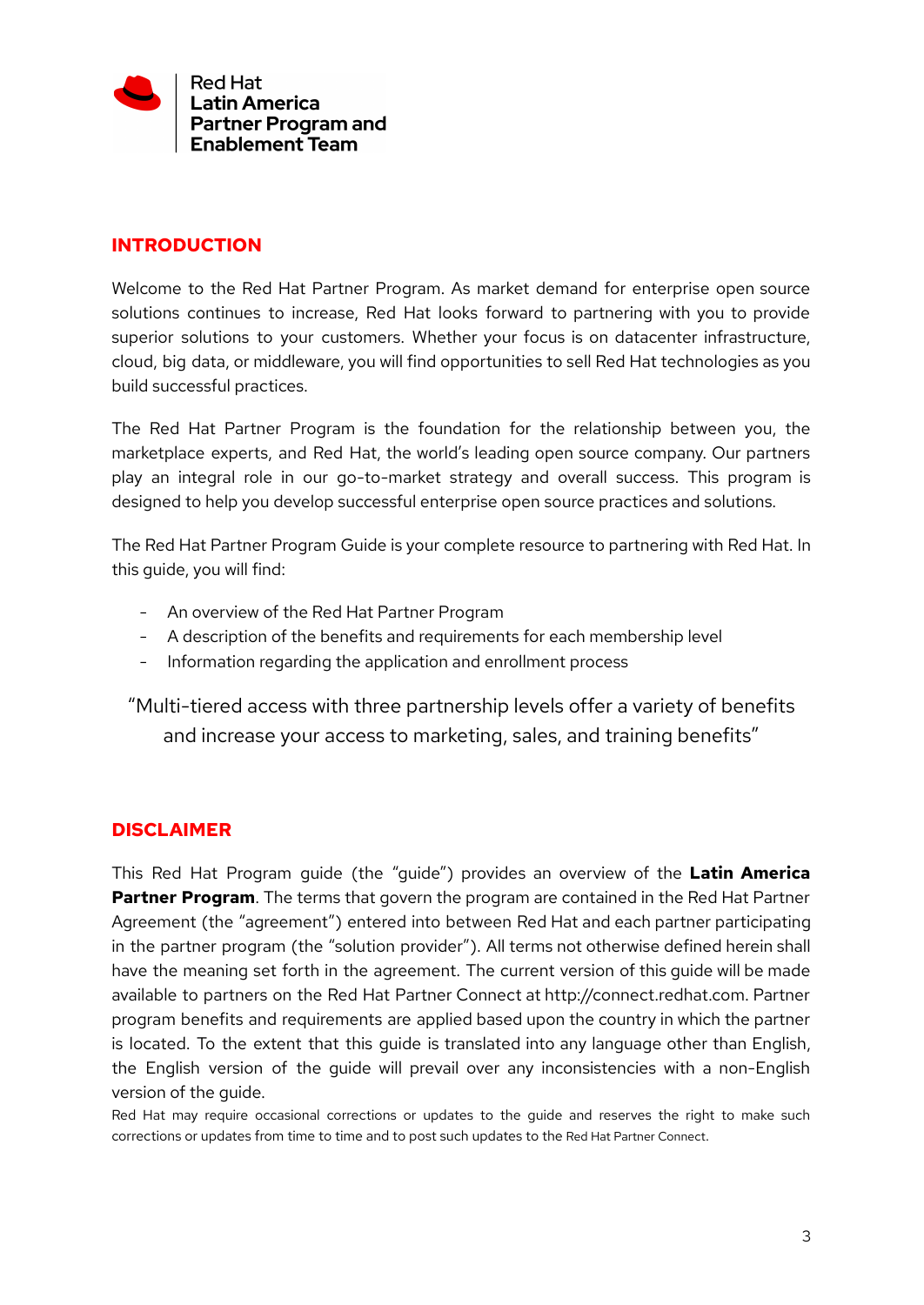

## <span id="page-3-0"></span>**PARTNER PROGRAM OVERVIEW**

The Red Hat Partner Program is a multi-tiered partner model with three partnership levels. Each level offers access to a variety of benefits that help develop your expertise and increase your capability to sell and deliver Red Hat technologies. As your commitment to and knowledge of Red Hat technologies grow, the benefits you receive from Red Hat will also grow.

Upon successful application and admittance to the Red Hat Partner Program, you will gain access to an array of benefits via the Red Hat Partner Connect . As a Red Hat Partner, you are eligible to receive marketing, sales, and training benefits designed to assist you.

## **MEMBERSHIP**

## <span id="page-3-1"></span>**Application Process**

To enroll in the Red Hat Partner Program, please visit Red Hat Partner Connect at http://connect.redhat.com/ to access the application. Complete the application profile and assent to the Red Hat Partner Agreement. If you prefer to sign a hard copy of the agreement, you may print out the agreement, sign it, and return it to Red Hat. Further instructions are provided with the agreement.

#### <span id="page-3-2"></span>**Membership Renewal**

Red Hat Partner Program membership is for a one-year term. For partners maintaining good standing within the program and compliance with objective criteria, membership will automatically renew. Partners who have achieved the Advanced or Premier Partner membership level will renew to their current membership level if they have met the respective annual requirements for that level. Advanced and Premier Partners who are not meeting the requirements for their level of membership upon the annual membership renewal may be assigned a lower level of membership.

## <span id="page-3-3"></span>**PARTNER PROGRAM STRUCTURE**

#### <span id="page-3-4"></span>**Business Partnership**

The Red Hat Partner Program Latin America offers multiple partnership programs – Solution Provider, Training and Certified Cloud Service Provider (CCSP). The additional partnership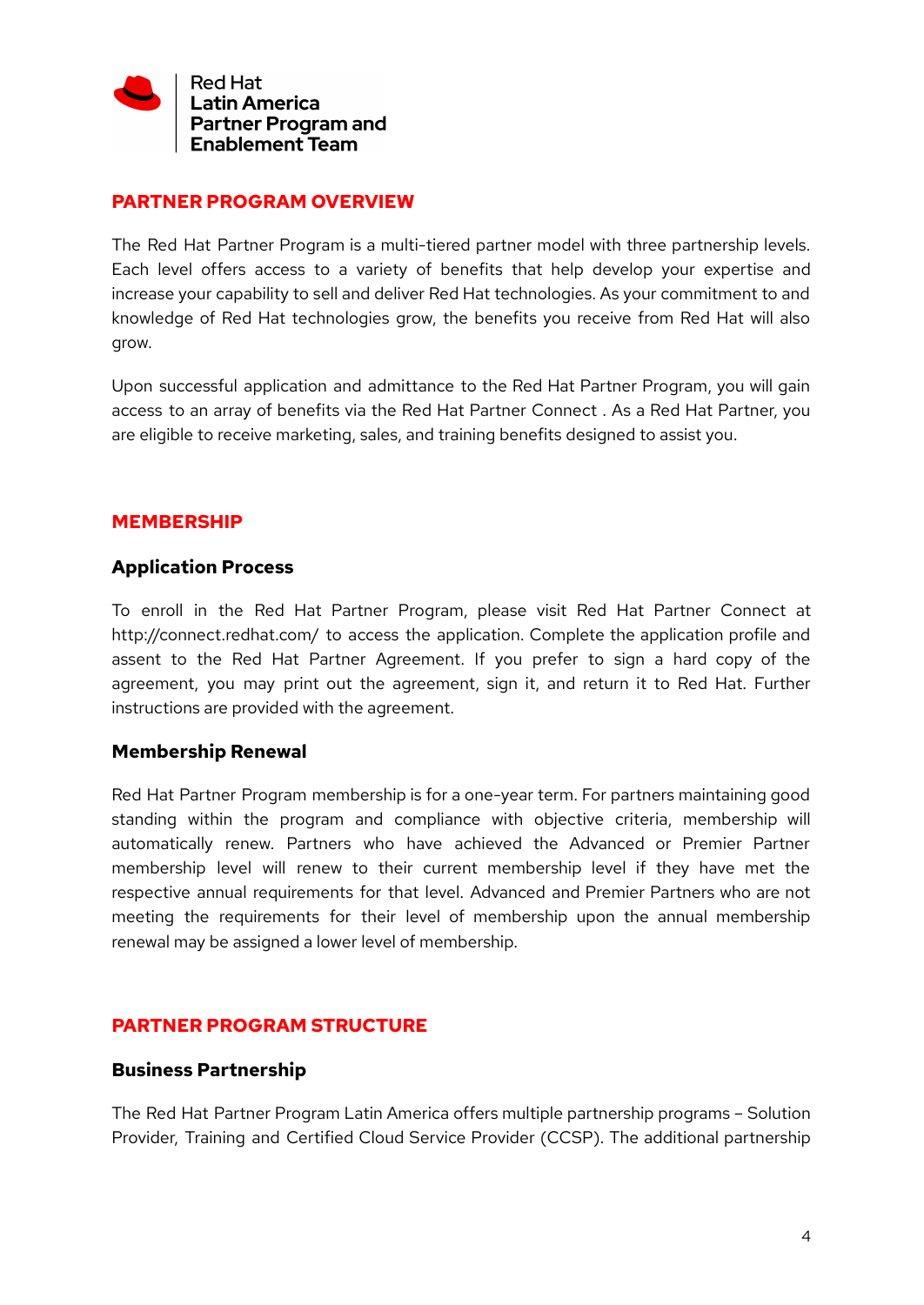

may be added to the Partner Program in future phases. This document is the Partner Program Guide for the Solution Provider Program.

# <span id="page-4-0"></span>**Membership Levels**

The Red Hat Partner Program offers a flexible structure designed to accommodate our partners individual business models and is composed of three partnership levels.





**Business Partner** 

**Advanced** 

**Business Partner** 

**Ready** 

**Ready Business Partner**: The Ready Partner level enables you to grow your Red Hat enterprise open source practice while building Red Hat Datacenter Infrastructure, Middleware Solutions, and Cloud Infrastructure competencies. The Ready partnership is the entry membership level and offers partners access to a variety of resources, marketing collateral, tools, and benefits.



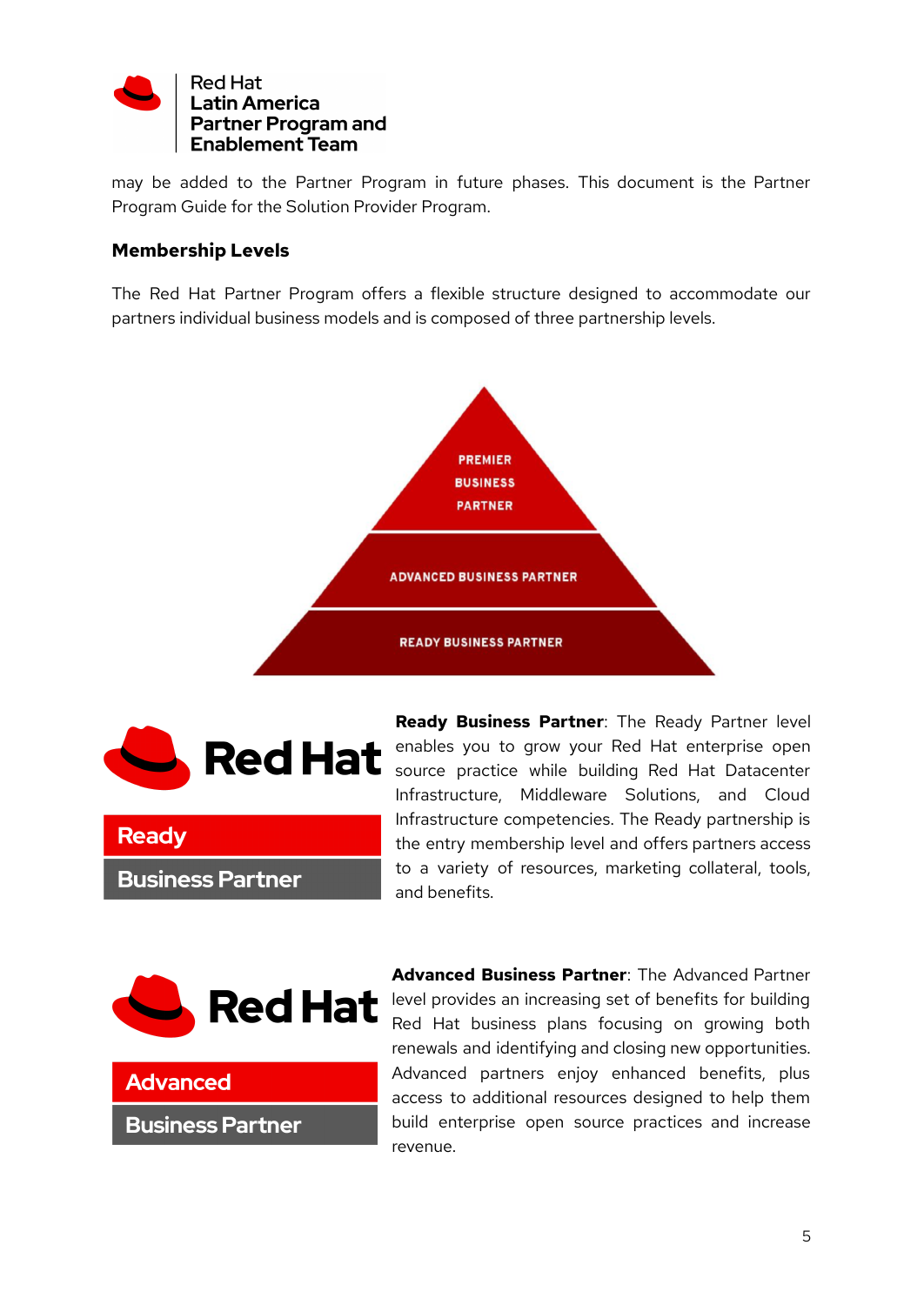



**Business Partner** 

**Premier Business Partner**: The Premier Partner level is for partners who have a strategic relationship with Red Hat. These partners are heavily invested in driving new opportunities and contribute the most to Red Hat's partner ecosystem. They receive the highest level of visibility at Red Hat, for which they have the ability to purchase directly from Red Hat, as long as they meet the required credit conditions.

## **Partnership Level Advancement**

All partners who have successfully completed the integration process begins at the Ready Business Partner level and to be considered for Advanced or Premier partnership levels, the partner must fulfill the required items of the current category during the year and be qualified to meet the items in the next category will also take into account compliance with commercial rules defined throughout the year, financial receipts and payment of payments on time (exceptions may apply).

A review will be conducted once a year to assess the partner's performance against the requirements of their partnership level and it is up to Red Hat to determine whether to be promoted to the next level. If the partner is approved to be in another category, they will begin receiving benefits associated with the new program level.

The Partner Audit is a process lead by the Partner Program Team to review of all active partners who meet the following requirement:

- Quota Achieved: According to ROE.
- Accreditation: According to ROE.
- Complete Business Partner Integrity Training

According to the performance, PAMs, and local GPA leaders will join with the Partner Program Team to define if the partner should be upgraded or downgraded based on performance achieved available in the analyses, financial payment histories, and other requirements.

## <span id="page-5-0"></span>**PARTNER PROGRAM BENEFITS**

The Red Hat Partner Program offers benefits designed to assist you in developing enterprise open source practices around Red Hat Infrastructure and Middleware solutions. As a Ready Partner, you will receive access to marketing collateral and training resources. The Advanced Business Partner's increased commitment to Red Hat is rewarded with enhanced benefits.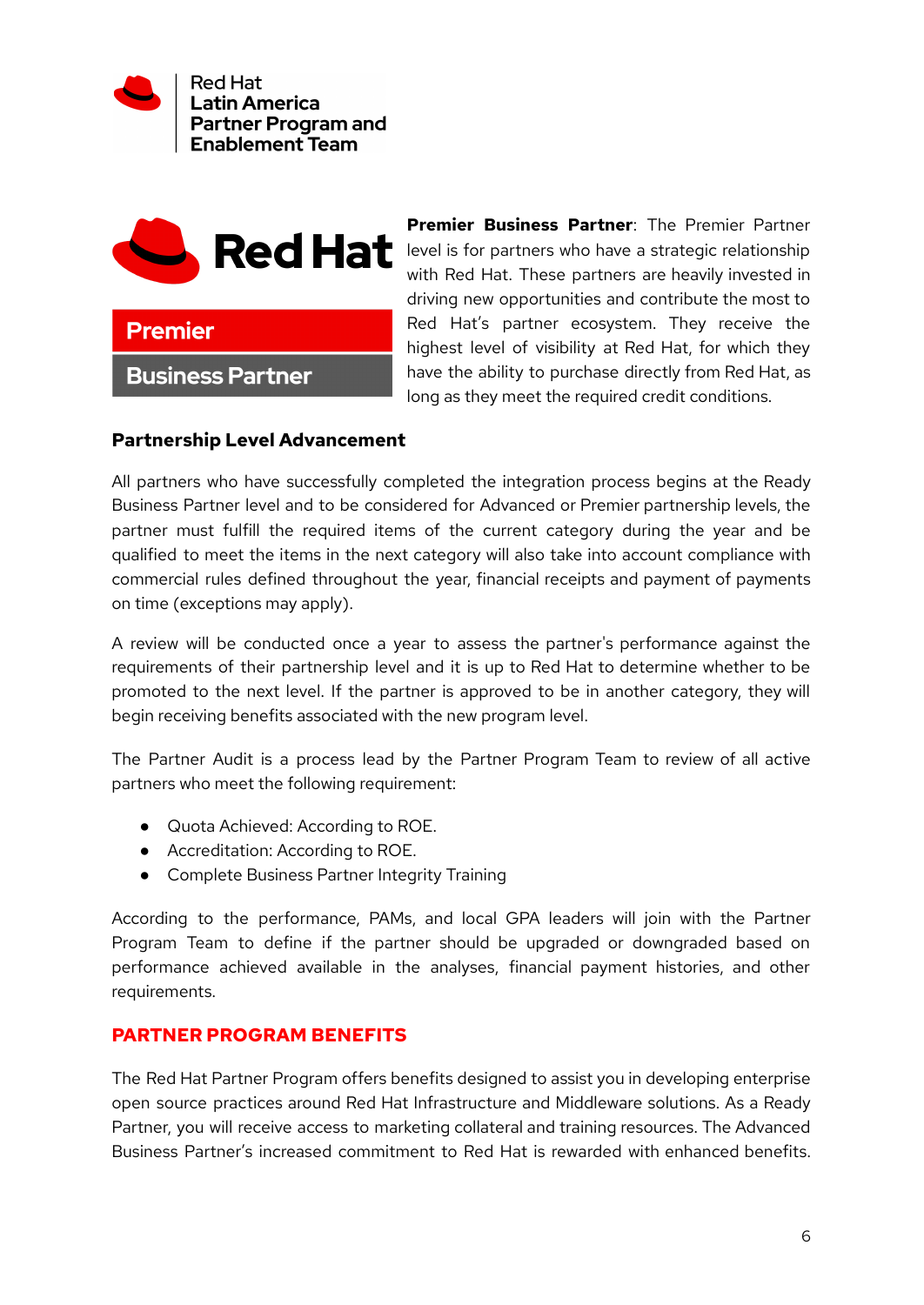

And because of their focus and dedication, Premier partners have access to the highest level of benefits available.

# <span id="page-6-0"></span>**Economic Benefits**

| <b>Benefits</b>                                          | <b>Ready</b>           | <b>Advanced</b>                                                                    | <b>Premier</b>             |
|----------------------------------------------------------|------------------------|------------------------------------------------------------------------------------|----------------------------|
| Special bid pricing eligibility                          | No.                    | Yes                                                                                | Yes                        |
| Deal registration pricing eligibility,<br>tired by level | Yes                    | Yes                                                                                | <b>Yes</b>                 |
| Renewals annuity business                                | Yes                    | Yes                                                                                | Yes                        |
| Funded Red Hat eligibility                               | No                     | Yes                                                                                | Yes                        |
| Technical training certification<br>discounts            | <b>No</b>              | Yes (25%)                                                                          | Yes (30%)                  |
| Discounts on Red Hat Consulting<br><b>Services</b>       | Subject to<br>business | Subject to<br>validation of each validation of each validation of each<br>business | Subject to<br>business     |
| Direct subscription purchase<br>eligibility              | No                     | No                                                                                 | Yes (subject to<br>credit) |

# <span id="page-6-1"></span>**Relationship Benefits**

| <b>Benefits</b>                                             | <b>Ready</b> | <b>Advanced</b> | <b>Premier</b> |
|-------------------------------------------------------------|--------------|-----------------|----------------|
| Participation in partner<br>conferences and events          | Yes          | Yes             | Yes            |
| Assigned field partner account<br>manager (PAM) eligibility | No           | Yes             | Yes            |
| Onboarding Journey                                          | Yes          | No              | No             |

# <span id="page-6-2"></span>**Sales Benefits**

| <b>Benefits</b>                        | <b>Ready</b> | <b>Advanced</b> | <b>Premier</b> |
|----------------------------------------|--------------|-----------------|----------------|
| Web listing, Partner Locator           | Yes          | Yes             | Yes            |
| Red Hat Partner Connect access         | Yes          | Yes             | Yes            |
| Product roadmap updates                | Yes          | Yes             | Yes            |
| Subscriptions Not For Resale (NFR) Yes |              | Yes             | Yes            |
| Red Hat lead pass eligibility          | Yes          | Yes             | Yes            |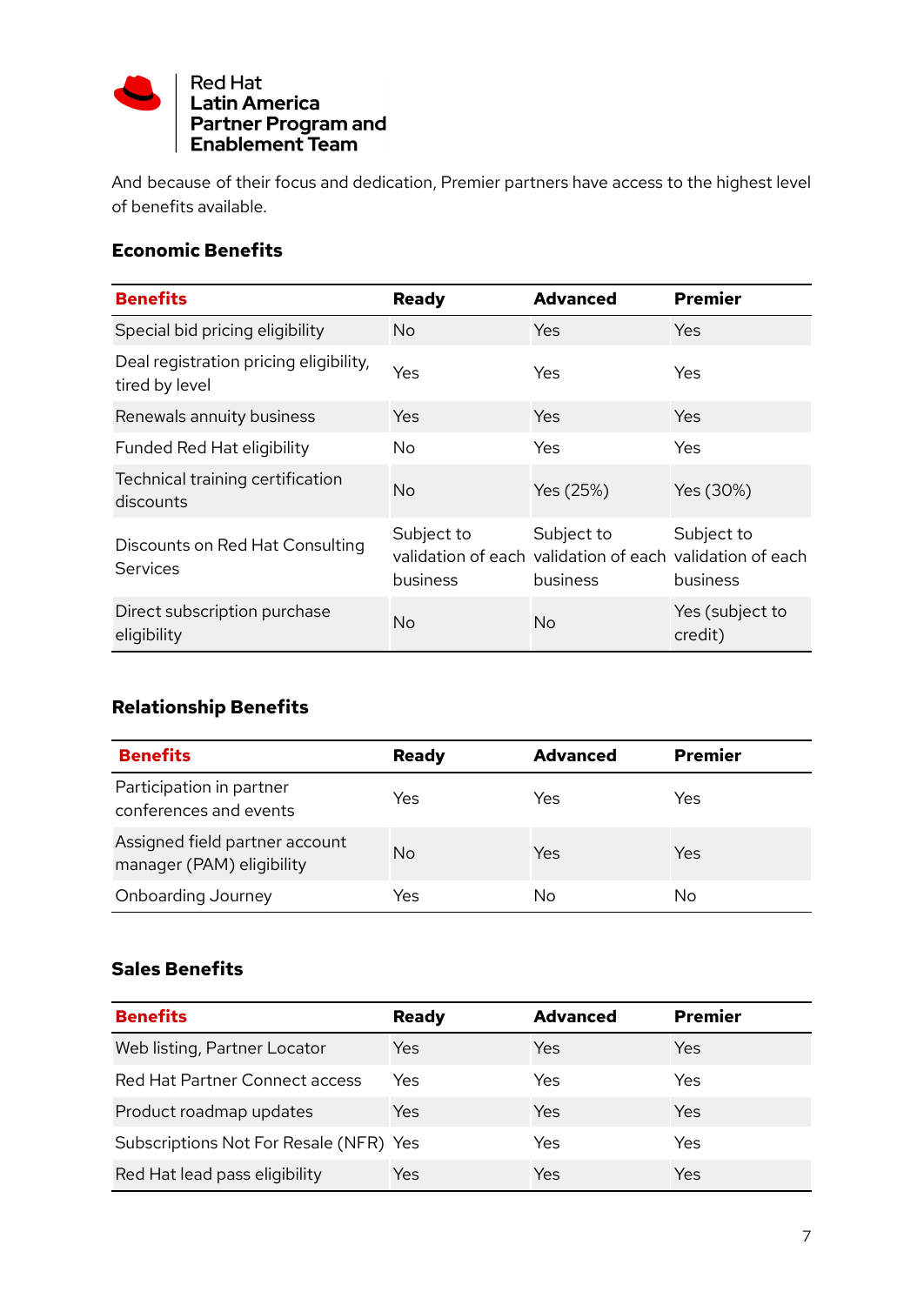

# <span id="page-7-0"></span>**Marketing Benefits**

| <b>Benefits</b>                                          | <b>Ready</b>                 | <b>Advanced</b> | <b>Premier</b> |
|----------------------------------------------------------|------------------------------|-----------------|----------------|
| Program logo usage                                       | Yes                          | Yes             | Yes            |
| Featured partner success story<br>highlights             | <b>No</b>                    | Yes             | <b>Yes</b>     |
| Case studies, whitepapers, and<br>product literature     | Yes                          | Yes             | Yes            |
| Customizable campaign materials                          | No                           | Yes             | Yes            |
| Marketing plan assistance and<br>resources               | <b>No</b>                    | Yes             | Yes            |
| Dedicated marketing contact                              | <b>No</b>                    | Yes             | Yes            |
| Market development funds (MDF)<br>eligibility            | <b>TBD Marketing</b><br>Plan | Yes             | Yes            |
| Co-marketing eligibility (events,<br>webinars, and more) | <b>TBD Marketing</b><br>Plan | Yes             | Yes            |
| Partner communications                                   | Yes                          | Yes             | Yes            |
| Red Hat demand generation<br>platform tool eligibility   | No                           | Yes             | Yes            |

# <span id="page-7-1"></span>**Technical Benefits**

| <b>Benefits</b>                                                                                                              | <b>Ready</b> | <b>Advanced</b> | <b>Premier</b> |
|------------------------------------------------------------------------------------------------------------------------------|--------------|-----------------|----------------|
| Knowledgebase access                                                                                                         | <b>Yes</b>   | Yes             | Yes            |
| Training, tools, and corresponding<br>accreditations across the Red Hat<br>Portfolio (Sales, Sales Engineer<br>and Delivery) | Yes          | Yes             | Yes            |
| Participation in technical seminars,<br>forums, networks, blogs, and more                                                    | Yes          | Yes             | Yes            |
| <b>Technical Library</b>                                                                                                     | Yes          | Yes             | Yes            |
| Red Hat Product Demo System<br>access                                                                                        | $Yes(*)$     | Yes             | Yes            |
| Red Hat Sales Accreditation Level 2 Yes(*)                                                                                   |              | Yes             | Yes            |
| Red Hat Technical Accreditation<br>Level 2                                                                                   | $Yes(*)$     | Yes             | Yes            |

\* According to PAM approval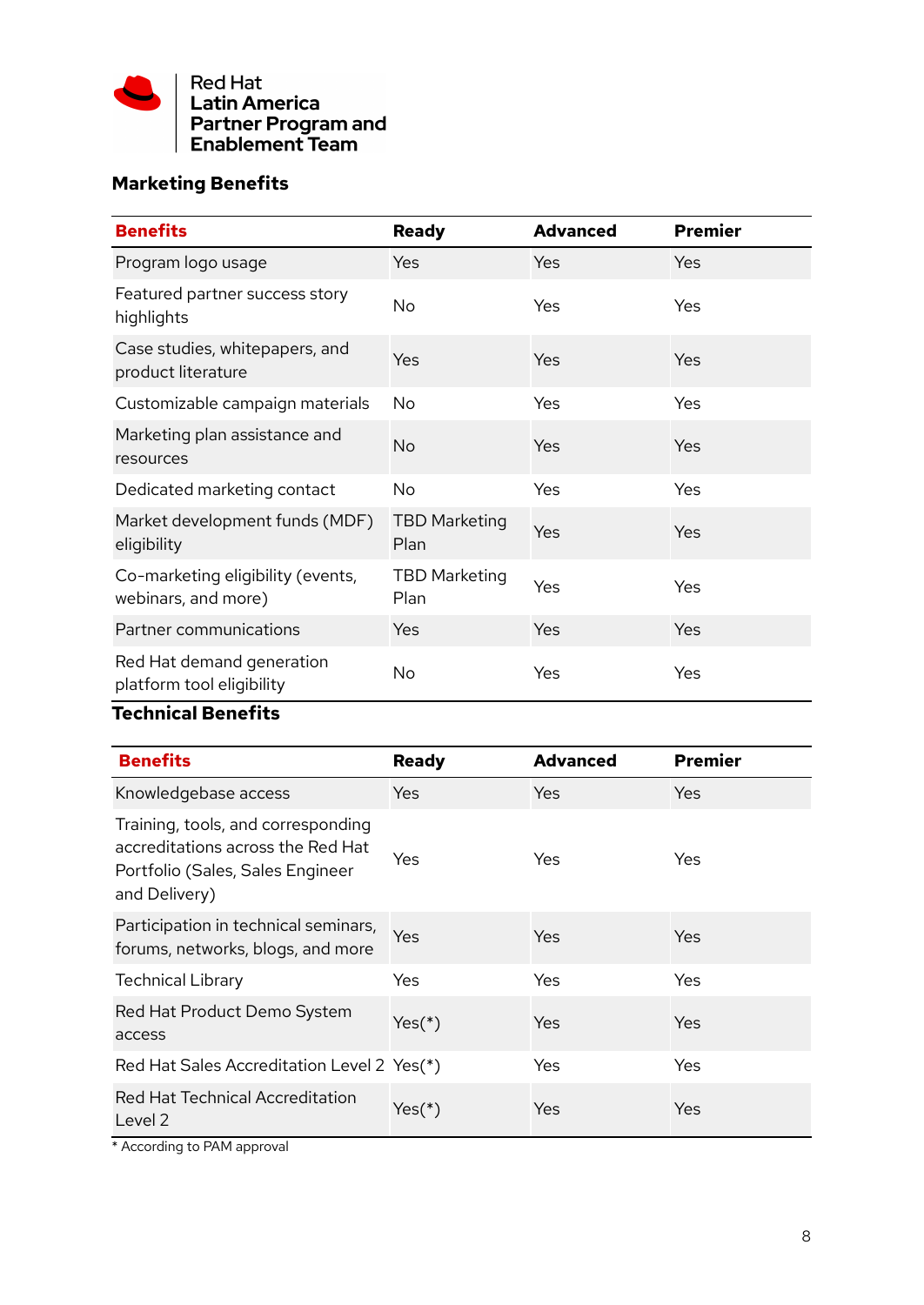

# <span id="page-8-0"></span>**ACCREDITATION**

Red Hat Partner Accreditation is earned when individuals at your company take a prescribed combination of training courses. Partner accreditation provides your company with a method to validate your capabilities in a globally recognized program.

Your customers can review your accreditations and be confident that you have the skills and capabilities needed to implement the proposed solution.

## <span id="page-8-1"></span>**Role-Based Accreditation**

Designed for individual employees, role-based accreditations are a subset of partner-level accreditations. There are three accredited roles: sales specialist, sales engineer specialist, and delivery specialist. You need to complete all of the courses in a role-based curriculum track to earn recognition as an accredited Red Hat Partner Specialist.

- Red Hat Sales Specialist: Includes value pitch, sales qualification, competitive positioning, objection handling, and pricing.
- Red Hat Sales Engineer: Includes technical sales, technical qualification, competitive positioning, objection handling, pricing, how-to demonstration, and product knowledge.
- Red Hat Delivery Specialist: Includes product installation, application development, proof-of concept delivery, and solution architecture.

Within each subject matter area, several different curriculum tracks are available for each role. For example, you can earn a Red Hat Sales Specialist-Middleware Application Development or a Red Hat Sales Specialist-Datacenter Platform Migration. Skills outcomes differ within each specialty.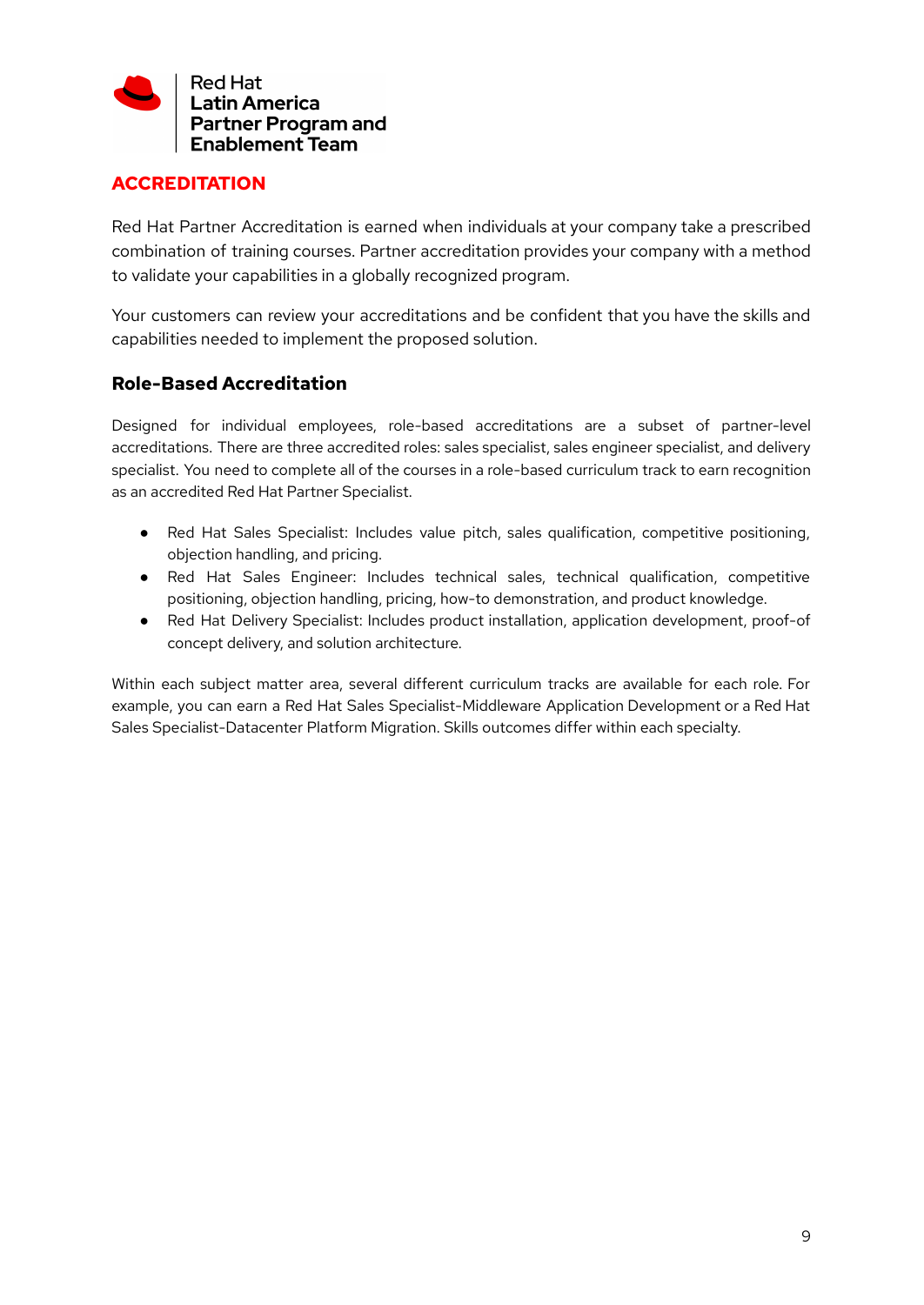

# <span id="page-9-0"></span>**PROGRAM REQUIREMENTS**

All partners participating in the Red Hat Partner Program must comply at all times with the set of requirements defined for each level of the program.

# <span id="page-9-1"></span>**General Requirements**

| Requirement                                                                         | <b>Ready</b> | <b>Advanced</b> | <b>Premier</b> |
|-------------------------------------------------------------------------------------|--------------|-----------------|----------------|
| Completion of Red Hat Partner<br>Program application and company<br>profile         | Yes          | Yes             | Yes            |
| Acceptance of Red Hat Partner<br>Program Agreement                                  | Yes          | Yes             | Yes            |
| Approved 12-month business plan                                                     | <b>No</b>    | Yes             | Yes            |
| <b>Compliance Training</b>                                                          | Yes          | Yes             | Yes            |
| Participation on Red Hat<br>Onboarding session                                      | Yes          | Yes             | Yes            |
| <b>Completion Annual Requalification</b><br>on the Red Hat Partner Connect          | Yes          | Yes             | Yes            |
| <b>Completion Annual Re Acceptance</b><br>of Code Of Conduct                        | Yes          | Yes             | Yes            |
| <b>Completion Annual Compliance</b><br>Validation on the Red Hat Partner<br>Connect | Yes*         | Yes*            | Yes*           |

\* If is not an IBM partner

# <span id="page-9-2"></span>**Quota Requirements**

| Requirement                                  | <b>Ready</b> | <b>Advanced</b>                                  | <b>Premier</b>                   |
|----------------------------------------------|--------------|--------------------------------------------------|----------------------------------|
| Annual Red Hat revenue target<br>achievement | Yes          | Yes, according to<br>the country                 | Yes, according to<br>the country |
| Net-new business targets                     | local ROE    | Yes, according to Yes, according to<br>local ROE | Yes, according to<br>local ROE   |

NOTE: Search ROE (Rules of Engagement) in the Partner Connect to check the documentation according to the partner level.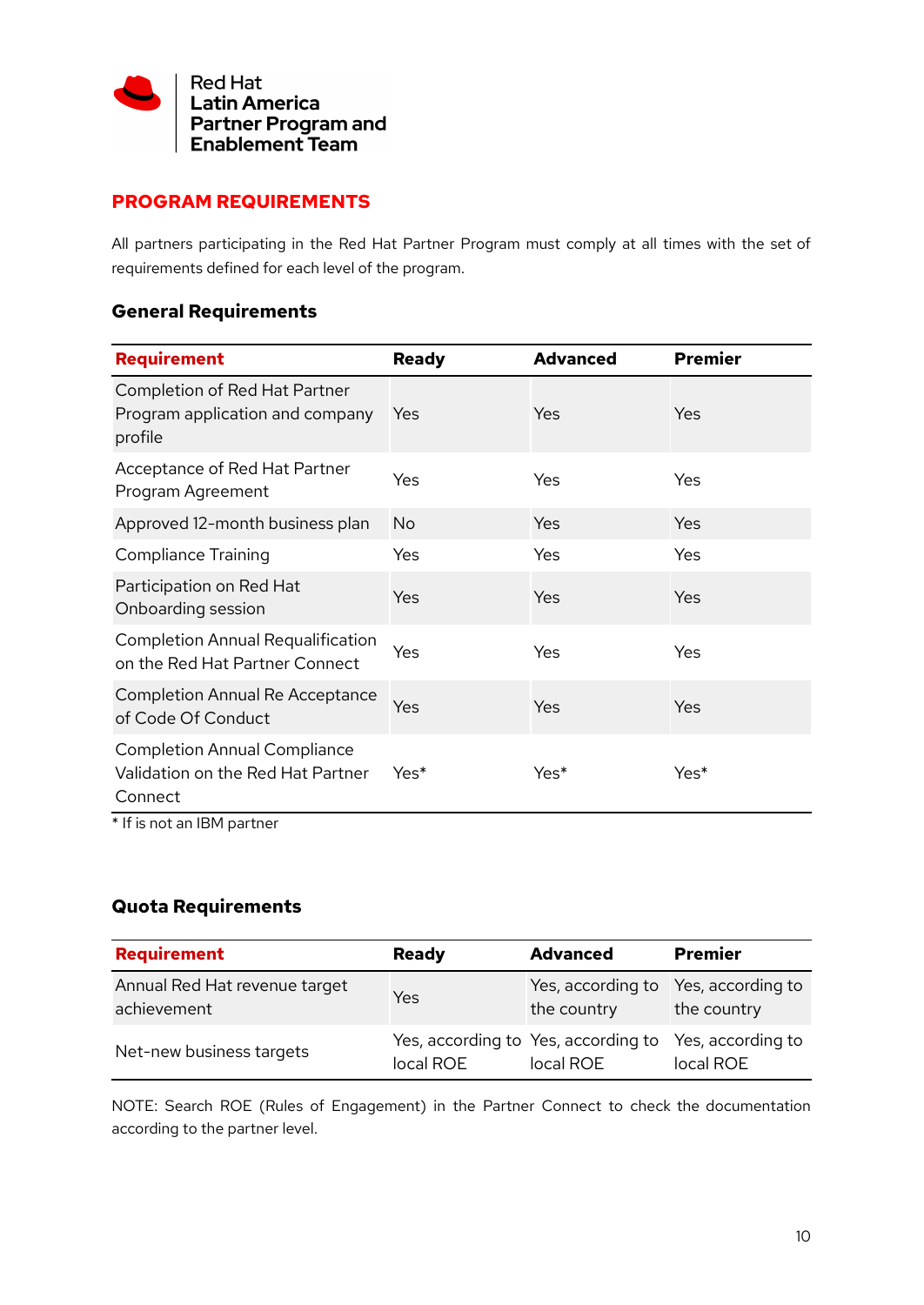

# **Training Requirements**

| <b>Requirement</b>                                  | <b>Ready</b> | <b>Advanced</b>                     | <b>Premier</b>                      |
|-----------------------------------------------------|--------------|-------------------------------------|-------------------------------------|
| Minimum number of Sales Accreditation L1/L2         | 2            | 3                                   | $\overline{4}$                      |
| Minimum number of Sales Accreditation L3            |              |                                     | 2                                   |
| Minimum number of Sales Engineer Accreditation L1 - |              | 1                                   | $\overline{2}$                      |
| Minimum number of Delivery Accreditation L1         |              | Only if is a<br>Delivery<br>Partner | Only if is a<br>Delivery<br>Partner |
| Minimum number of Delivery Accreditation L2         |              | Only if is a<br>Delivery<br>Partner | Only if is a<br>Delivery<br>Partner |
| Minimum number of Sales Skill Readiness             |              |                                     | $\mathcal{P}$                       |
| Minimum number of Individuals                       |              | 2                                   | 3                                   |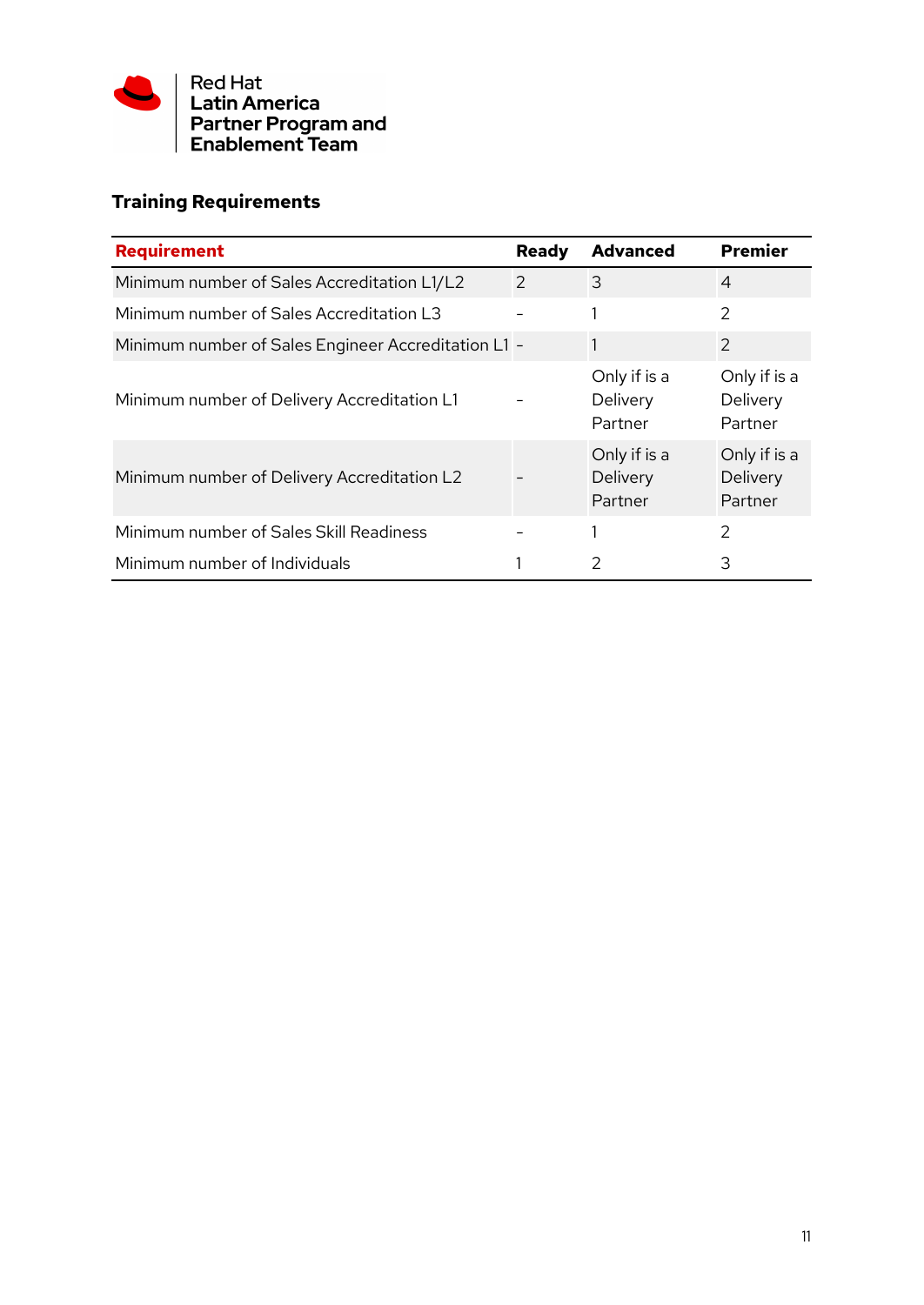

## <span id="page-11-0"></span>**RED HAT PARTNER HELP DESK**

Contact the Red Hat Partner Help Desk for questions regarding the Red Hat Partner Program: **Latin America Partner Help Desk:** [latam-partner-helpdesk@redhat.com](mailto:latam-partner-helpdesk@redhat.com)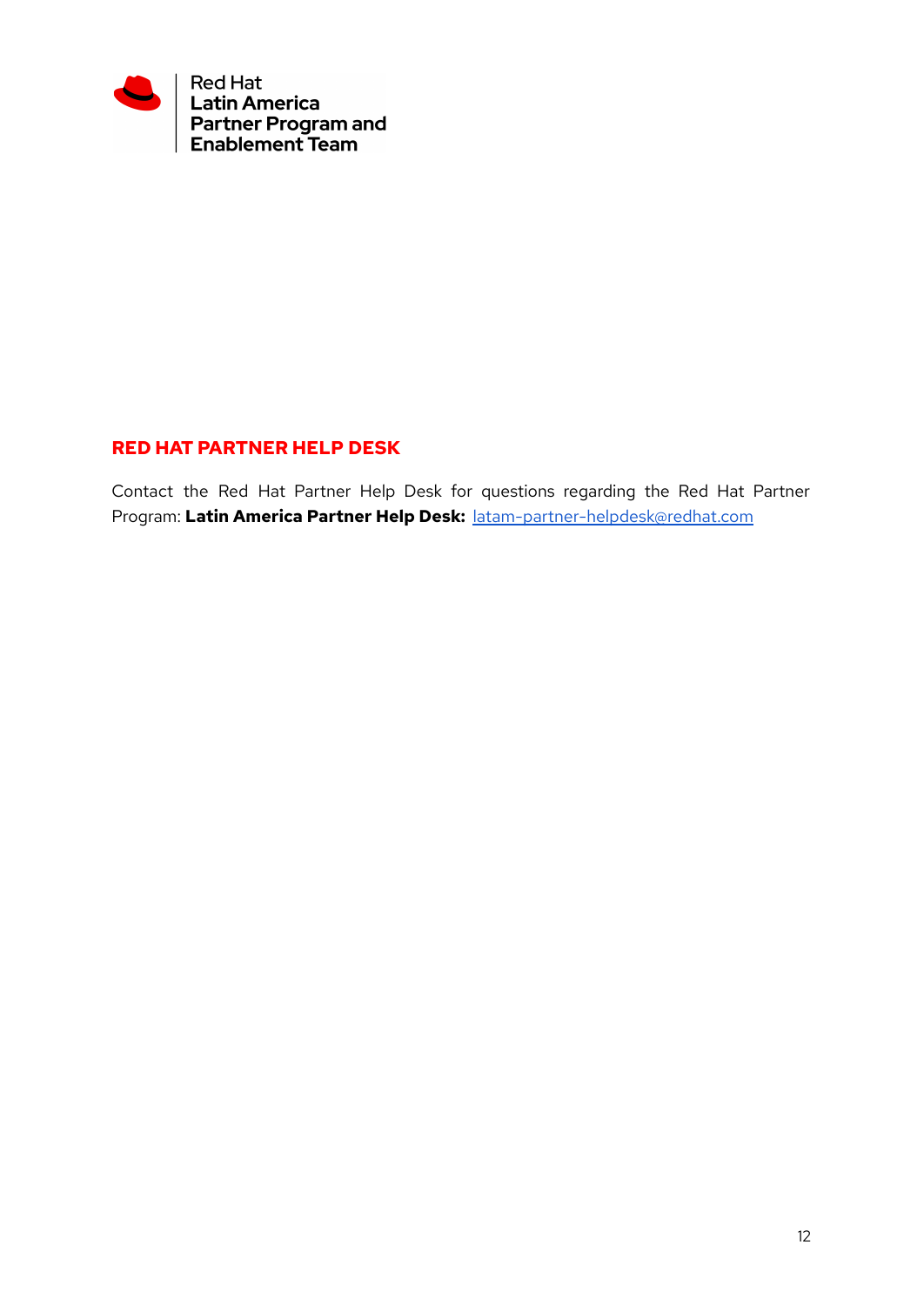

# <span id="page-12-0"></span>**APPENDIX 1: BENEFIT DESCRIPTIONS**

# <span id="page-12-1"></span>**Economic Benefits**

#### *Special bid pricing eligibility*

Partners may benefit from a "sell with" approach on large enterprise prospects and therefore be eligible to request special bid pricing from Red Hat through their Red Hat channel account managers to help close large sales opportunities. Partners unaffiliated with the Red Hat Partner Program described in this document are not eligible to receive special bid pricing.

#### *Deal registration pricing eligibility, tired by level*

Red Hat's deal registration program rewards authorized partners for identifying qualified new subscription opportunities. The reward is an incentive benefit consisting of an additional discount that can increase the partner's margin on that specific subscription opportunity for the initial sale in the commercial sector, for the public sector is not available additional discount.

#### *Renewals annuity business*

Red Hat products are sold on a subscription basis. As a partner, every subscription you sell is eligible for subscription renewal revenue upon expiration. This provides you with an excellent opportunity to engage deeper with customers on a periodic basis and develop an annuity revenue stream.

#### *Funded Red Hat eligibility*

Advanced and Premier Partners who put a Red Hat champion in place to focus on expanding Red Hat business opportunities and driving revenue within the partners customers and prospects will be considered for MDF reimbursement funding, based on a mutually agreed-upon business, marketing, and training plan.

#### *Technical training certification discounts*

Improve the technical knowledge of your staff through discounts off the MSRP price on Red Hat Training courses.

#### *Discounts on Red Hat Consulting Services*

In certain sales situations, Red Hat and partner may agree to engage Red Hat Consulting with specific opportunities and the partner may earn discounts on that consulting engagement. This allows partners to sell Red Hat Consulting services to increase the deal size, add more value, and compliment the partner services.

#### *Direct subscription purchase eligibility*

In certain sales situations, Premier Partners may sell directly to the customer without a distributor, but each opportunity will be evaluated by Red Hat and the partner must have credit with Red Hat to transact the opportunity.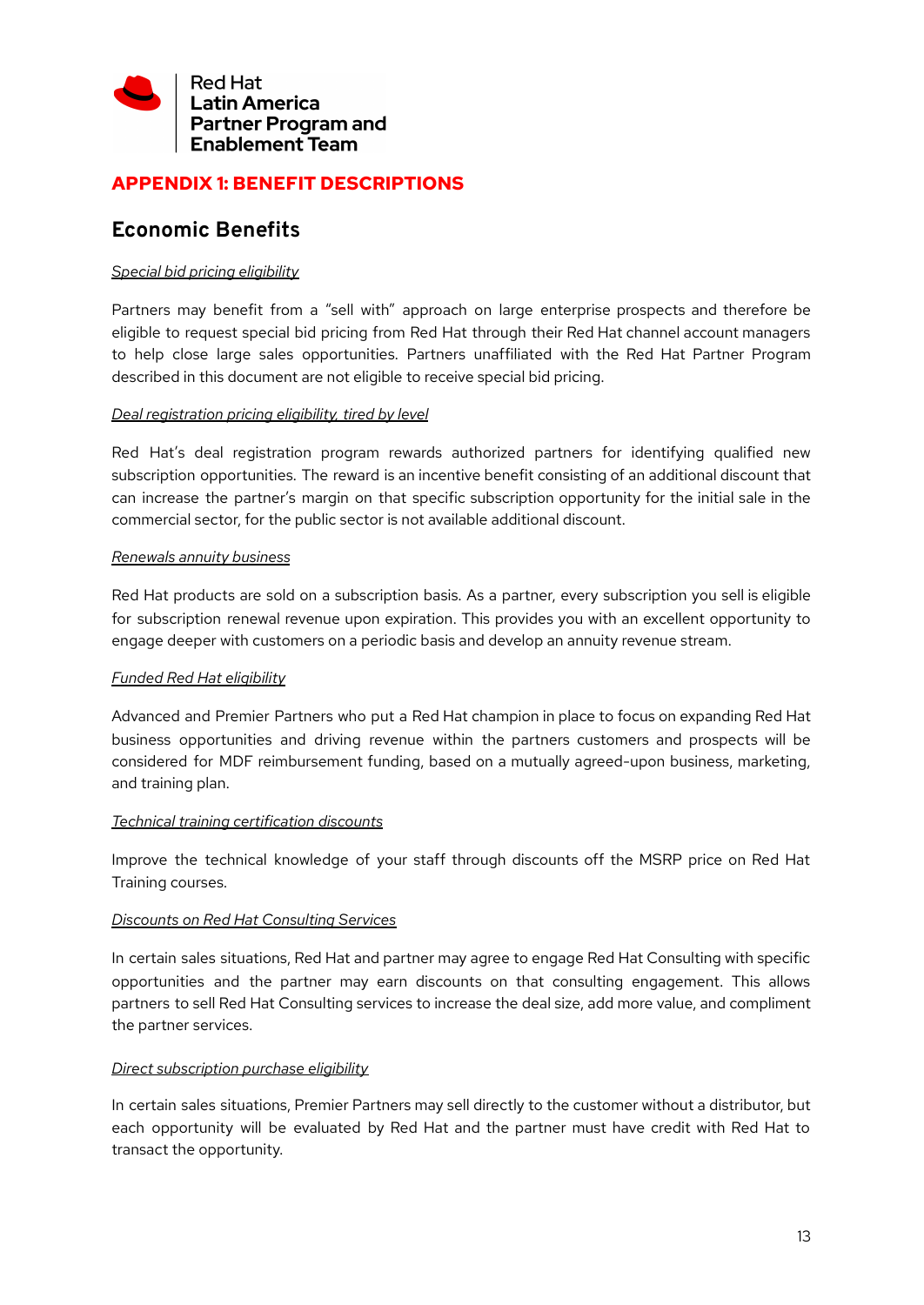

# <span id="page-13-0"></span>**Relationship Benefits**

#### *Participation in conferences and events*

Red Hat regularly sponsors a variety of industry events and conferences to promote brand awareness and acquire new customers. As part of your membership, you will be provided with the opportunity to participate in roles ranging from presenting Red Hat solutions, to hosting open source discussions, to demonstrating your specific services that compliment Red Hat offerings.

#### *Assigned field partner account manager (PAM)*

Advanced and Premier Business Partners will have access to a Red Hat inside or field partner manager who acts as a point of contact within Red Hat, conducts business planning with the partner, and assists the partner to help them make the most of the Red Hat Partner program.

#### *Onboarding Journey*

Solution Provider Partners who joined the Solution Program as Ready received the orientation to be aware of the Program Guide and the current ROE, marketing information, Deal Registration Program, and Red Hat Portfolio.

# <span id="page-13-1"></span>**Sales Benefits**

#### *Web listing, Partner Locator*

Gain exposure through visibility in the redhat.com partner search function. Potential customers looking to engage Red Hat partners may search based on geography or other factors. Premier Partners will enjoy enhanced positioning in partner searches.

#### *Red Hat Partner Connect access*

Red Hat Partner Connect Portal is an online content repository and partnership management tool. In the Red Hat Partner Connect Portal, you will find an array of program, product, marketing, and sales resources for the Red Hat partner community. The Red Hat Partner Connect Portal serves as your primary source of information regarding Red Hat, our product offerings, and our marketing campaigns. Red Hat Partner Connect Portal also lets you administer your partner relationship with Red Hat, including applying for and receiving acceptance notices for higher membership levels and specializations and facilitating other important communications with Red Hat.

#### *Product roadmap updates*

Partners will have the opportunity to participate in Red Hat product roadmap webinars given periodically throughout the year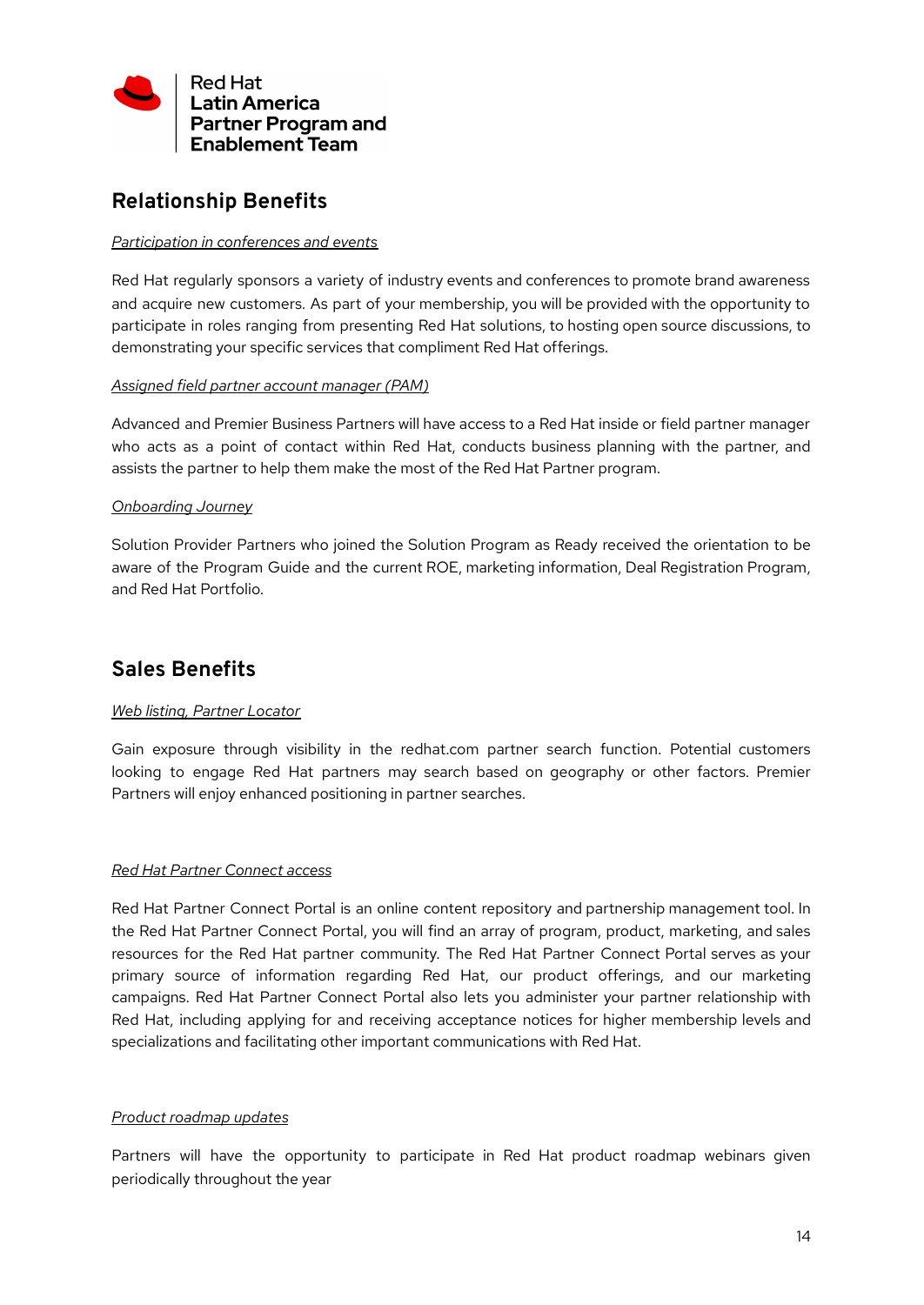

#### *Subscriptions Not For Resale (NFR)*

As Premier, Advanced and Ready Partners, you will be granted access to not-for-resale demonstration subscriptions for the purposes of training, testing, and demonstrating Red Hat solutions to potential customers. Not-for-resale demonstration subscriptions are provided to you as a benefit of the Red Hat Partner Program, and are not for use in either internal or external production environments, or for resale to any other party. Ready partners

#### *Red Hat lead pass eligibility*

Advanced and Premier Business Partners may be eligible to receive sales leads if they comply with the lead distribution rules defined by Red Hat.

# <span id="page-14-0"></span>**Marketing Benefits**

#### *Program logo usage*

Partners will be able to use the Red Hat logo for their corresponding level of partnership to market their open source expertise and Red Hat relationship, in compliance with Red Hat policies and agreements. Logos are available via the Red Hat Partner Connect Portal or from your regional partner help desk.

#### *Featured partner success story highlights*

Share your Red Hat success stories. Submit success story proposals through the Red Hat Partner Connect Portal Portal for consideration. Proposals selected by Red Hat will be developed into formal success stories, which may be promoted by Red Hat and the partner through various publicity vehicles. At the same time, submitting customer references through the Portal counts toward the annual requirements for Advanced and Premier Partners.

#### *Case studies, whitepapers, and product literature*

Extensive collateral will be made available to partners via the Red Hat external website and Red Hat Partner Connect Portal.

#### *Customizable campaign materials*

Eligible partners are able to access customizable product and marketing collateral and templates that can help develop presentations and campaigns focused on Red Hat solutions.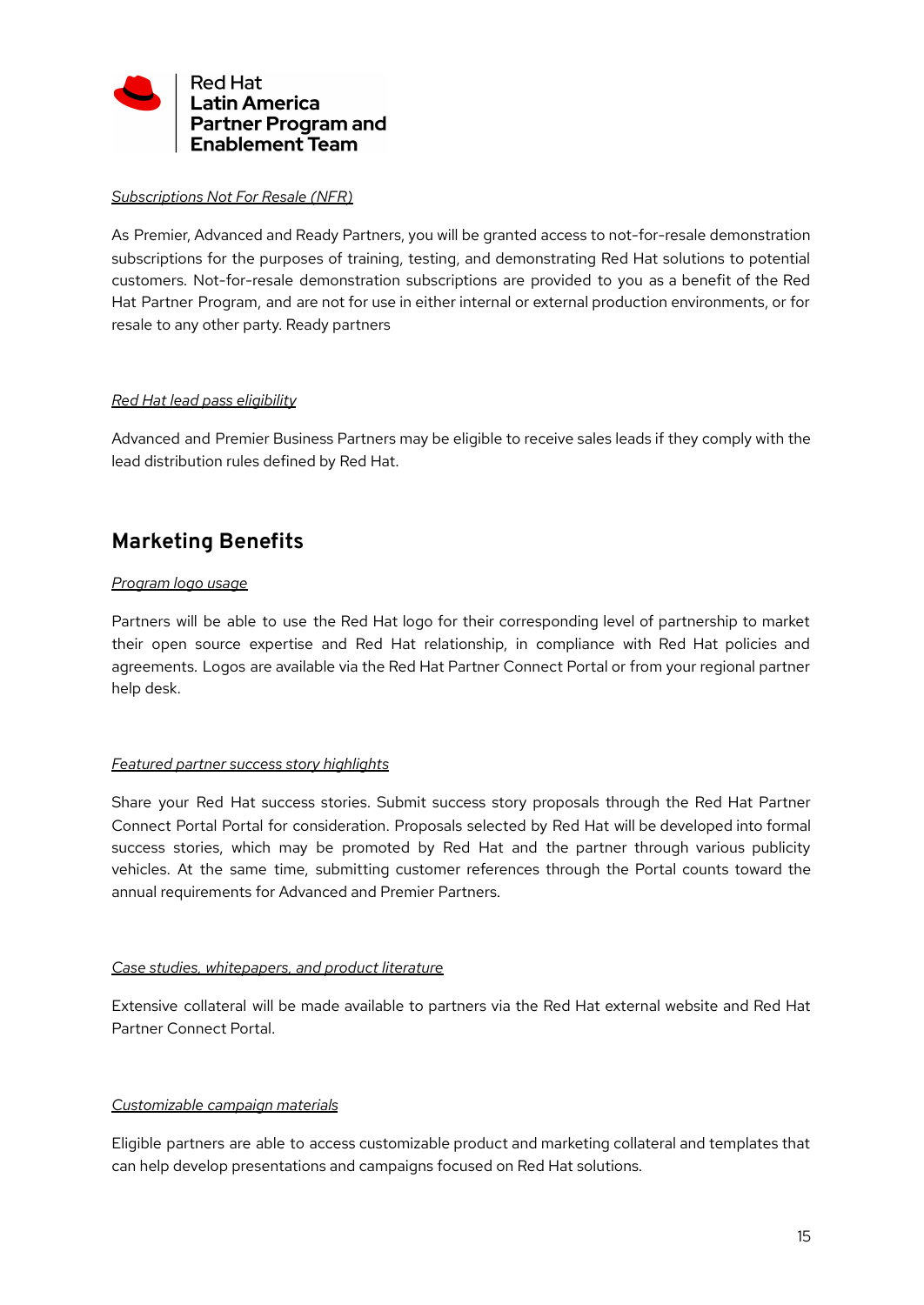

#### *Marketing plan assistance and resources*

Partners have access to resources, including a framework with which to develop go-to-market programs and marketing initiatives that will increase our mutual business and provide measurable results.

#### *Dedicated marketing contact*

Advanced and Premier Partners may have access to a channel marketing specialist who can assist with developing demand-generation campaigns, events, programs, and marketing initiatives to support the partner's unique business objectives as available.

#### *Market development funds (MDF) eligibility*

As part of the annual business planning and written agreement, Advanced and Premier Partners will be able to request market development funds (MDF) for activities that drive brand awareness, lead generation, and sales opportunities for Red Hat technology.

#### *Co-marketing eligibility (events, webinars, and more)*

The following co-marketing activities are eligible for MDF:

- Demand generation activities
- Training, webinar, and enablement activities
- Technical development projects
- Building a lab or demo center with Red Hat demo capabilities
- Joint customer visits
- Hosting and sponsoring customer events
- Proof of concept
- Other activity-based initiatives as agreed with Marketing and Partner Sales

#### *Partner communications*

Keep up on the latest news from Red Hat through partner-focused communications. Receive key information about new products, upcoming campaigns, resources, success stories, and more.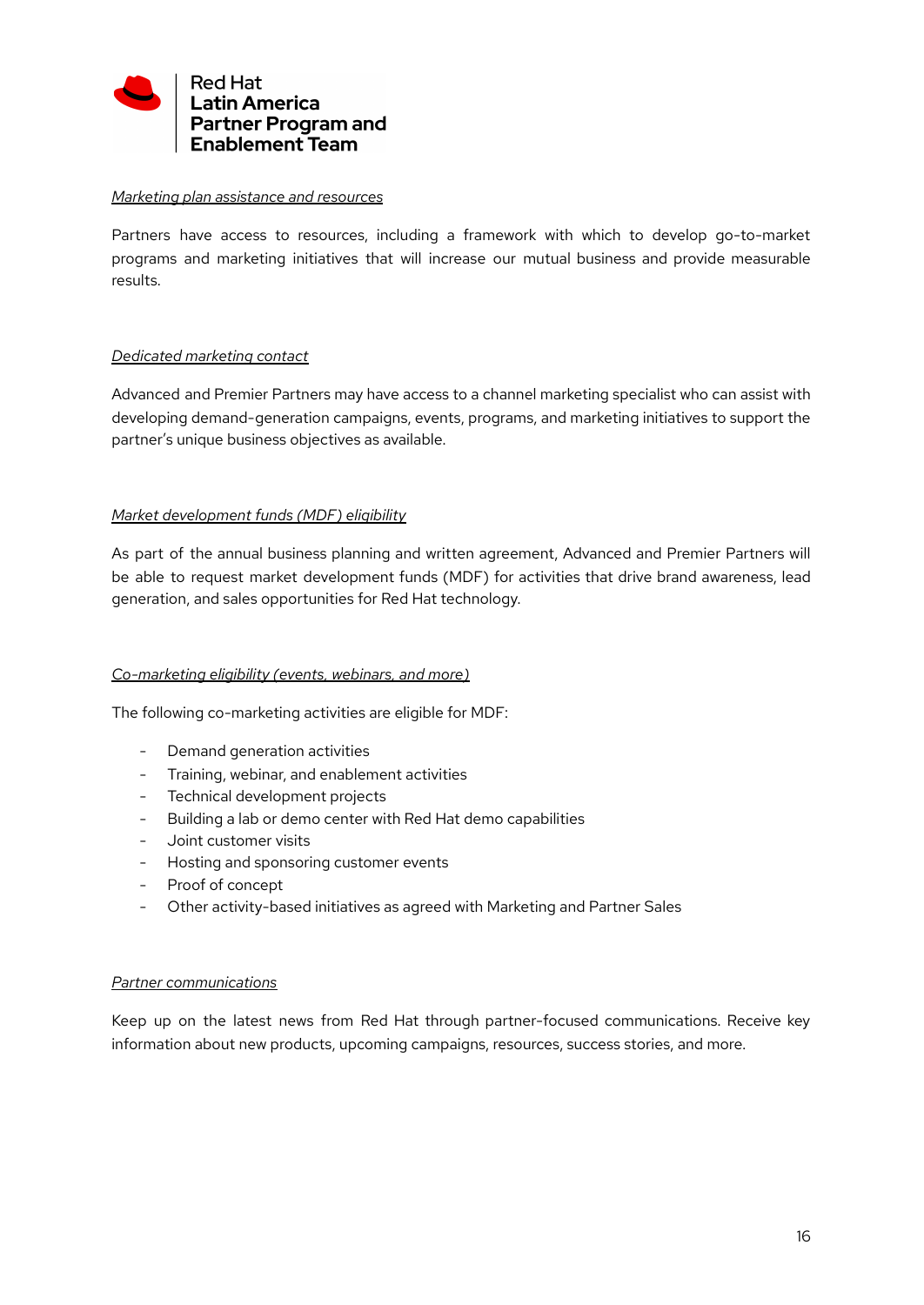

#### *Red Hat demand generation platform tool eligibility*

Eligible partners can access a demand generation platform allowing them self-service access to a series of demand generation programs.

# <span id="page-16-0"></span>**Technical Benefits**

#### *Knowledgebase access*

You will have access to the Red Hat technical library through the Red Hat Partner Connect Portal to research answers to technical product questions.

## *Training, tools, and corresponding accreditations across the Red Hat Portfolio (Sales, Sales Engineer and Delivery)*

Access detailed Red Hat product training through Red Hat Online Partner Enablement Network (OPEN). This series of online training modules was developed for three specific roles: sales, sales engineer and delivery (available to all partners).

#### *Participation in technical seminars, forums, networks, blogs, and more*

Partners will have the opportunity to participate in Red Hat-sponsored technical seminars, forums, networks, blogs, and more.

#### *Technical library*

Through OPEN, partners can access the Red Hat partner technical library. This library is a repository of technical documents ranging from reference architectures to whitepapers to videos, all tagged and available to support the technical learner with additional content and sales tools.

#### *Red Hat Product Demo System access*

The demonstration system is a lab environment where the partner can access live environments using our various product offerings where they can practice and demonstrate Red Hat solutions within a non-production environment.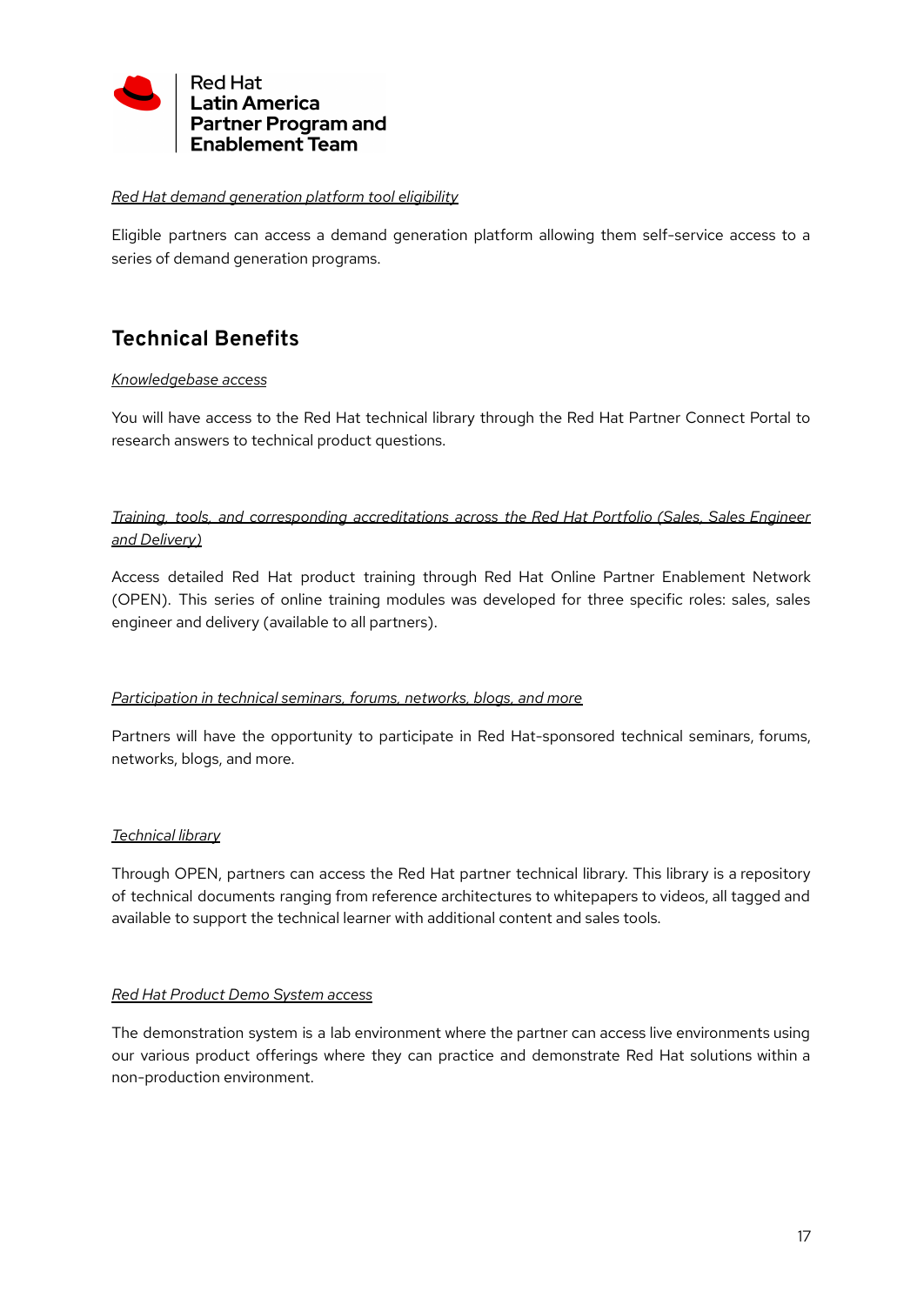

#### *Red Hat Sales Accreditation Level 2*

Training Level 2, is online or presential training available for Premier and Advanced Partners who have an assigned PAM and is available according to the calendar of the Enablement Team. Focus for the sales team.

## *Red Hat Technical Accreditation Level 2*

Training Level 2, is online or presential training available for Premier and Advanced Partners who have an assigned PAM and is available according to the calendar of the GPTE (Global Partner & Technical Enablement) Team. Focus for the technical team.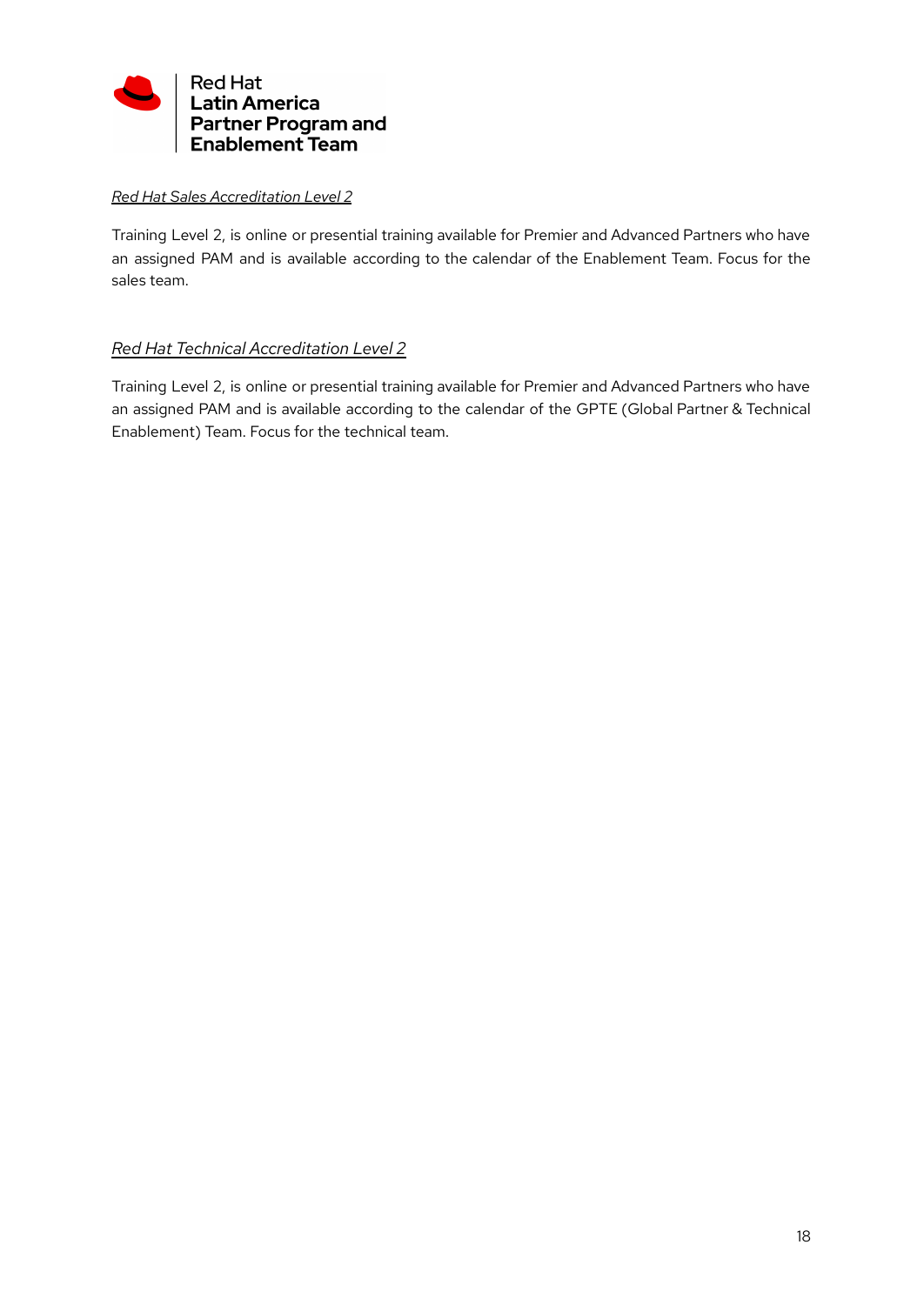

# <span id="page-18-0"></span>**APPENDIX 2: REQUIREMENT DEFINITIONS**

# <span id="page-18-1"></span>**General Requirements**

#### *Completion of Red Hat Partner Program application and company profile*

As part of the Red Hat Partner Program enrollment process, partners will be required to complete the Red Hat Partner Program application and company profile as outlined in the Red Hat Partner Connect Portal at www.connect.redhat.com. As part of annual requalification, a partner's company profile will need to be updated to reflect any changes.

#### *Acceptance of Red Hat Partner Program agreement*

As part of the Red Hat Partner Program enrollment process, partners will be required to agree to the terms of the Red Hat Partner agreement, available online in the Portal at www.connect.redhat.com. Partners must maintain compliance with the partner agreement throughout their partner relationship with Red Hat.

#### *Approved 12-month business plan (POP - Partner Overview Plan)*

Partner and Red Hat or distributor will conduct quarterly business reviews. This review will determine if the partner working with Red Hat is making significant progress towards agreed-on goals and commitments. Failure to achieve these goals and commitments may require corrective action to be taken by the partner and Red Hat or may result in the partner being demoted to the appropriate Red Hat Partner Program tier.

#### *Compliance Training*

Partner users who work together with Red Hat in any partnership process (marketing, sales, operations, technicians) must conduct Business Partner Integrity training available at OPEN free of charge or equivalent training by a company hired by the partner.

#### *Participation on Red Hat Onboarding session*

Red Hat regularly hosts Red Hat Day events for new partners and users, partners are invited to participate for team training in partner tools, Red Hat products and SEAP (Subscription Education Awareness Program).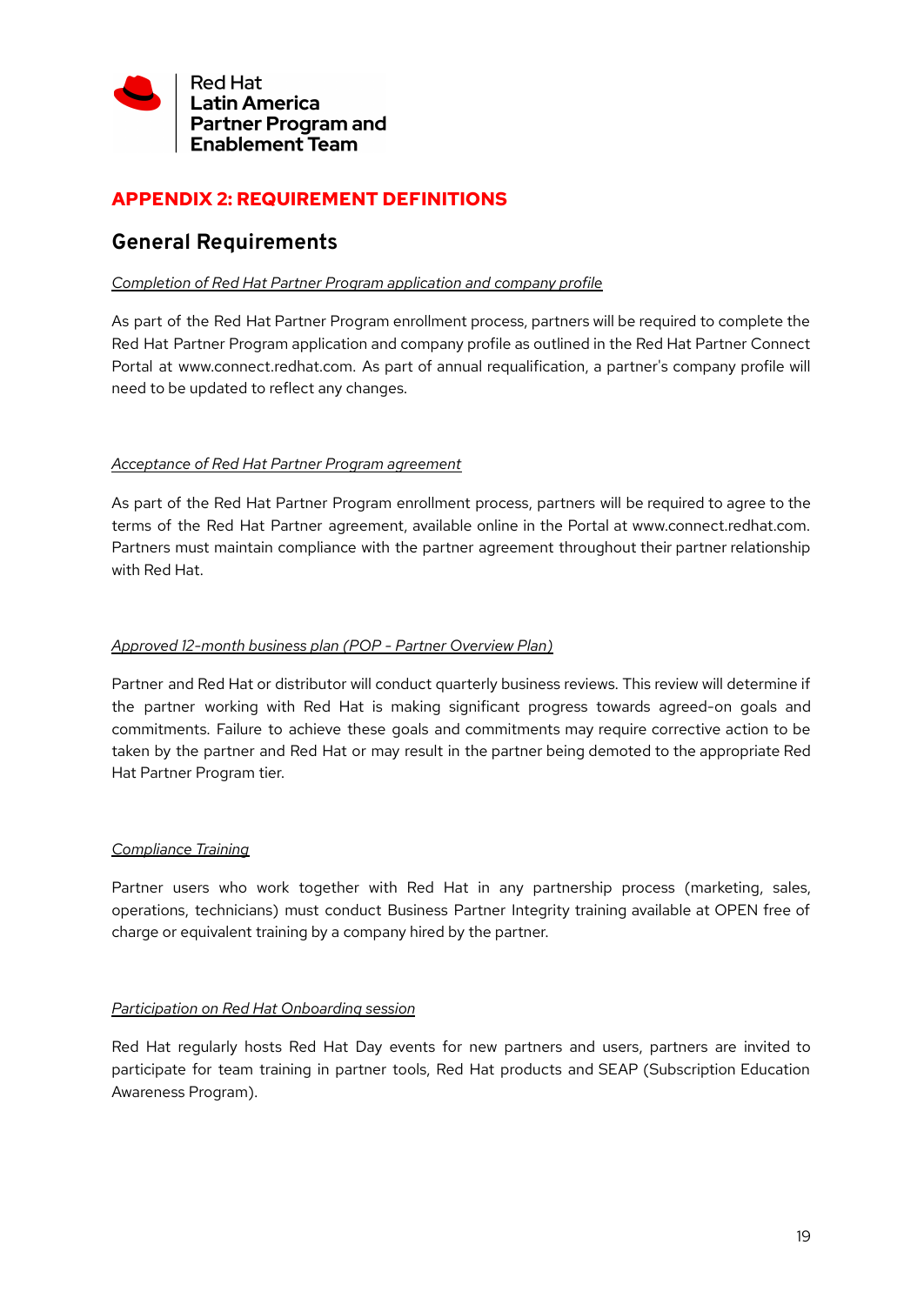

#### *Completion Annual Requalification on the Red Hat Partner Connect*

Completion Annual Requalification on the Red Hat Partner Connect to review the address and information about the company profile, at this moment the user checks if some users are not working on the company and requests the remotion. The requalification is a process whatever partner users can do through the Red Hat Partner Connect is not required a legal representative to complete the process.

#### *Completion Annual Re Acceptance of Code Of Conduct*

Completion Annual Re Acceptance of Code Of Conduct on the Red Hat Partner Connect to accept the Code of Conduct and accept to do the Compliance Training. The requalification is a process whatever partner users can do through the Red Hat Partner Connect is not required a legal representative to complete the process.

#### *Completion Annual Compliance Validation*

The partner will need to inform who is responsible for receiving the Compliance Questionnaire, necessary to validate whether the partner complies with the Foreign Corrupt Practices Act is a federal law of the United States of America (USA) - FCPA. In this step, if any inconsistencies are identified, the partner will pass to the evaluation and maybe de-accredited from the partner program. Those partners who previously answered this questionnaire due to the existing partnership with IBM, will not go through this process with Red Hat again.

# <span id="page-19-0"></span>**Quota Requirements**

#### *Annual Red Hat revenue target achievement*

Partners who have assigned PAM and Red Hat will conduct quarterly business reviews. This review will determine if the partner working with Red Hat is making significant progress towards agreed-on goals and commitments. Failure to achieve these goals and commitments may require corrective action to be taken by the partner and Red Hat or may result in the partner being demoted to the appropriate Red Hat Partner Program tier. Annual Red Hat revenue is also required to all Solution Provider Partners and the amount is informed on local ROE (Rules of Engagement).

#### *Net-new business targets*

Ready, Advanced, and Premier Partners will work with their Partner Account Managers (PAM) or distributors to jointly establish plans and targets for net-new business (can be new opportunities within an existing customer). One of the key measures of a successful partnership is growing a net-new business for the partner and Red Hat that is measured primarily by deal registrations and teaming agreements.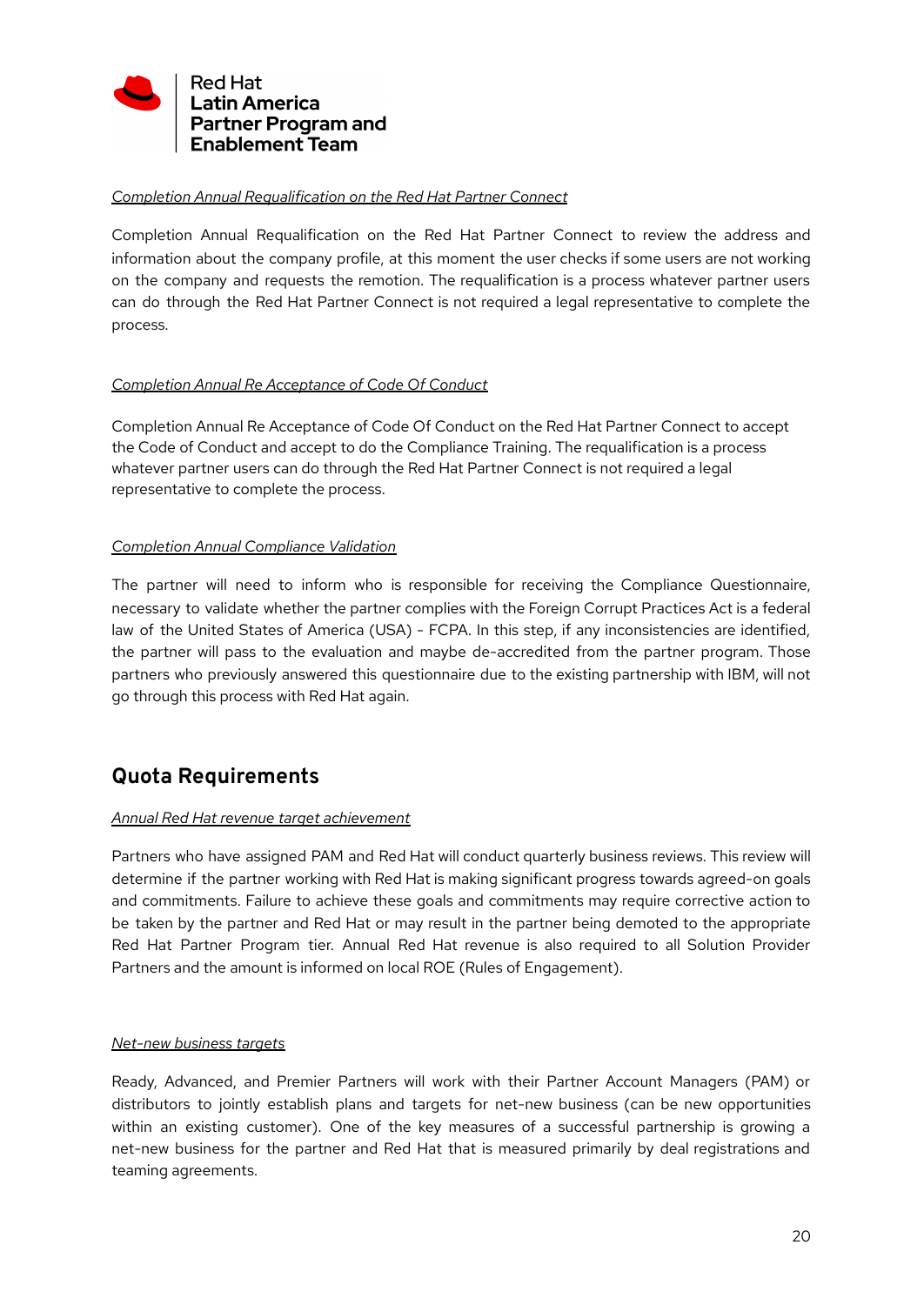

# <span id="page-20-0"></span>**Training Requirements**

#### *Minimum number of Sales Accreditation L1 (Level 1) and L2 (Level 2)*

Ready, Advanced and Premier Partners are required to have a minimum Red Hat Accredited Sales Specialists partner users.. These accreditation are available on OPEN (Online Partner Enablement Network) access though the Partner Connect, these accreditation are free and are available every day of the year.

#### *Minimum number of Sales Accreditation L3 (Level 3)*

Partners who have assigned PAM are required to have a minimum of Sales Accreditation L3 (Level 3). These accreditation are led by Enablement Team focus to sales partner team. Accreditations Level 1 and or Level 2 are required to enroll in Accreditation Level 3.

#### *Minimum number of Sales Engineer Accreditation L1 (Level 1)*

Advanced and Premier Partners are required to have a minimum of Sales Engineer Accreditation L1 partner users. These accreditation are available on Red Hat Partner Training Portal access though the Partner Connect, these accreditation are free and are available every day of the year.

#### *Minimum number of Delivery Accreditation L1 (Level 1)*

Partners who delivery Red Hat solutions are required to have a minimum of Delivery Accreditation L1 (Level 1). hese accreditation are available on Red Hat Partner Training Portal access though the Partner Connect, these accreditation are free and are available every day of the year.

#### *Minimum number of Delivery Accreditation L2 (Level 2)*

Partners who delivery Red Hat solutions are required to have a minimum of Delivery Accreditation L1 (Level 1). These accreditation are led by GPTE Team focus to Technical partner team. Accreditation Level 1 is required to enroll in Accreditation Level 2.

#### *Certification*

Certification are not required for Ready, Advanced and Premier Partners, but all partners can access the accreditations available on Red Hat Partner Training Portal, these courses offer partners the same